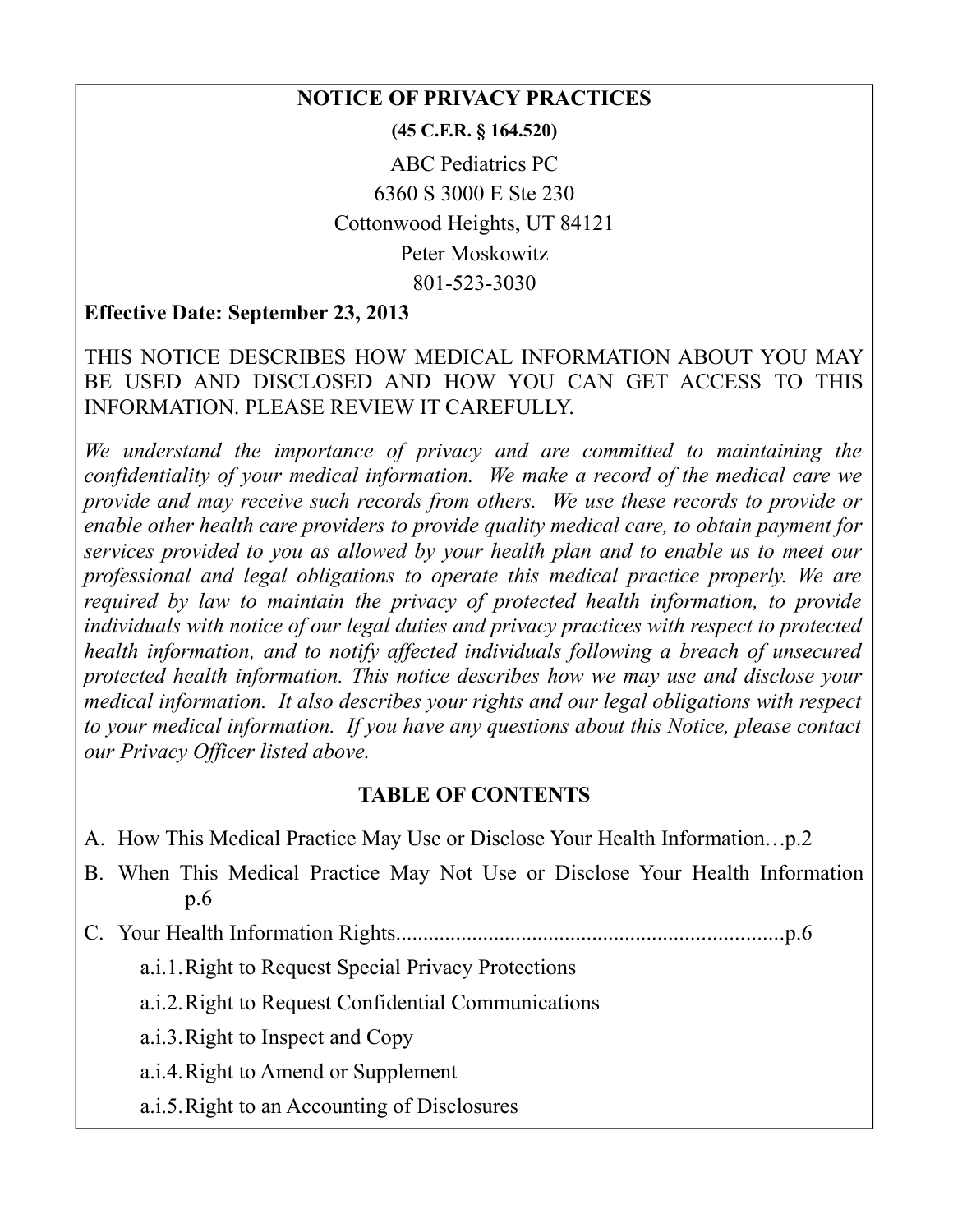| a.i.6. Right to a Paper or Electronic Copy of this Notice |
|-----------------------------------------------------------|
|                                                           |
|                                                           |

## **A. How This Medical Practice May Use or Disclose Your Health Information**

This medical practice collects health information about you and stores it in a chart and on a computer and in an electronic health record/personal health record. This is your medical record. The medical record is the property of this medical practice, but the information in the medical record belongs to you. The law permits us to use or disclose your health information for the following purposes:

- 1. Treatment. We use medical information about you to provide your medical care. We disclose medical information to our employees and others who are involved in providing the care you need. For example, we may share your medical information with other physicians or other health care providers who will provide services that we do not provide. Or we may share this information with a pharmacist who needs it to dispense a prescription to you, or a laboratory that performs a test. We may also disclose medical information to members of your family or others who can help you when you are sick or injured, or after you die.
- 2. Payment. We use and disclose medical information about you to obtain payment for the services we provide. For example, we give your health plan the information it requires before it will pay us. We may also disclose information to other health care providers to assist them in obtaining payment for services they have provided to you.
- 3. Health Care Operations. We may use and disclose medical information about you to operate this medical practice. For example, we may use and disclose this information to review and improve the quality of care we provide, or the competence and qualifications of our professional staff. Or we may use and disclose this information to get your health plan to authorize services or referrals. We may also use and disclose this information as necessary for medical reviews, legal services and audits, including fraud and abuse detection and compliance programs and business planning and management. We may also share your medical information with our "business associates," such as our billing service, that perform administrative services for us. We have a written contract with each of these business associates that contains terms requiring them and their subcontractors to protect the confidentiality and security of your protected health information. We may also share your information with other health care providers, health care clearinghouses or health plans that have a relationship with you, when they request this information to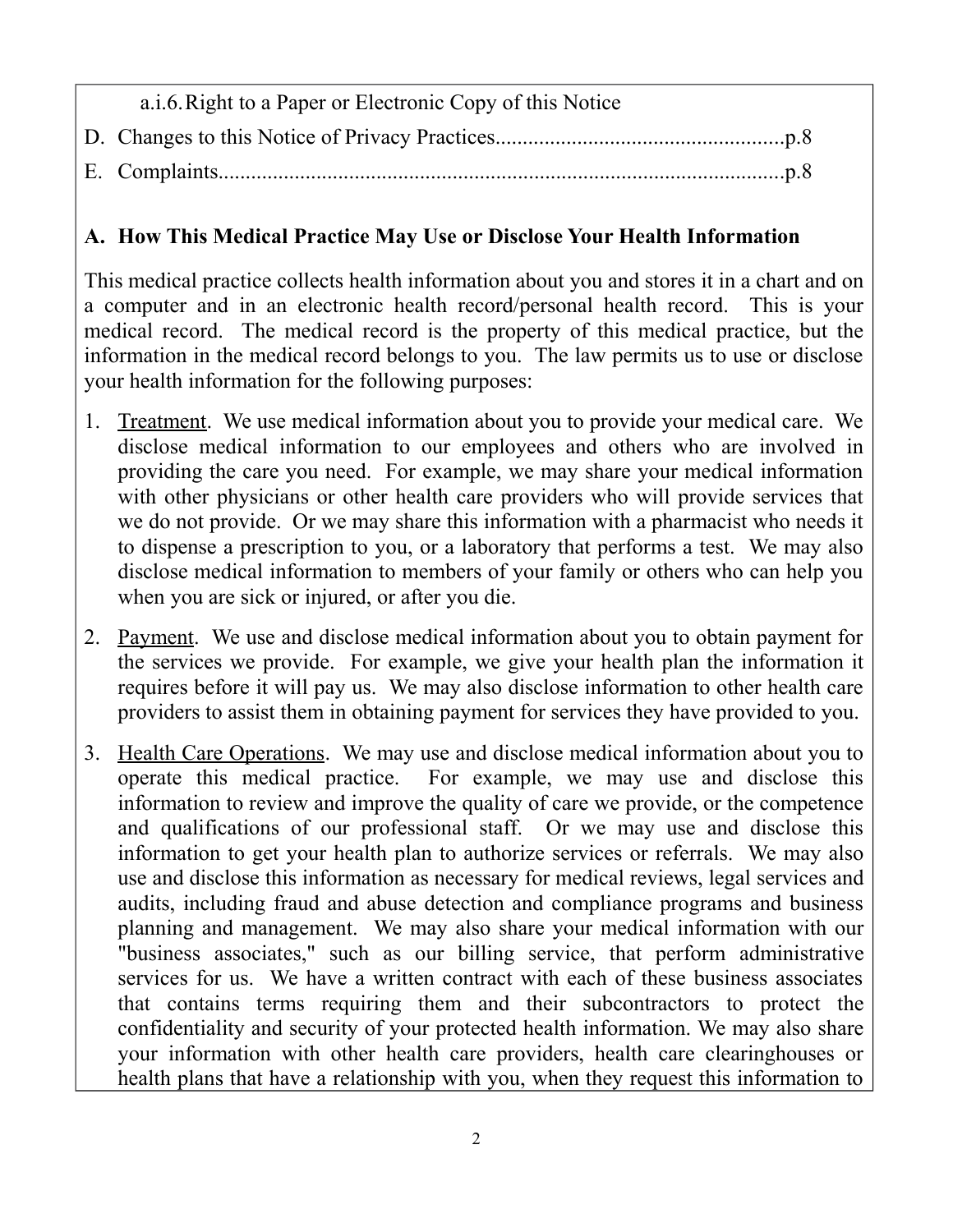help them with their quality assessment and improvement activities, their patientsafety activities, their population-based efforts to improve health or reduce health care costs, their protocol development, case management or care-coordination activities, their review of competence, qualifications and performance of health care professionals, their training programs, their accreditation, certification or licensing activities, or their health care fraud and abuse detection and compliance efforts. We may also share medical information about you with the other health care providers, health care clearinghouses and health plans that participate with us in "organized health care arrangements" (OHCAs) for any of the OHCAs' health care operations. OHCAs include hospitals, physician organizations, health plans, and other entities which collectively provide health care services. A listing of the OHCAs we participate in is available from the Privacy Official.

- 4. Appointment Reminders. We may use and disclose medical information to contact and remind you about appointments. If you are not home, we may leave this information on your answering machine or in a message left with the person answering the phone.
- 5. Sign In Sheet. We may use and disclose medical information about you by having you sign in when you arrive at our office. We may also call out your name when we are ready to see you.
- 6. Notification and Communication With Family. We may disclose your health information to notify or assist in notifying a family member, your personal representative or another person responsible for your care about your location, your general condition or, unless you had instructed us otherwise, in the event of your death. In the event of a disaster, we may disclose information to a relief organization so that they may coordinate these notification efforts. We may also disclose information to someone who is involved with your care or helps pay for your care. If you are able and available to agree or object, we will give you the opportunity to object prior to making these disclosures, although we may disclose this information in a disaster even over your objection if we believe it is necessary to respond to the emergency circumstances. If you are unable or unavailable to agree or object, our health professionals will use their best judgment in communication with your family and others.
- 7. Marketing. Provided we do not receive any payment for making these communications, we may contact you to give you information about products or services related to your treatment, case management or care coordination, or to direct or recommend other treatments, therapies, health care providers or settings of care that may be of interest to you. We may similarly describe products or services provided by this practice and tell you which health plans this practice participates in.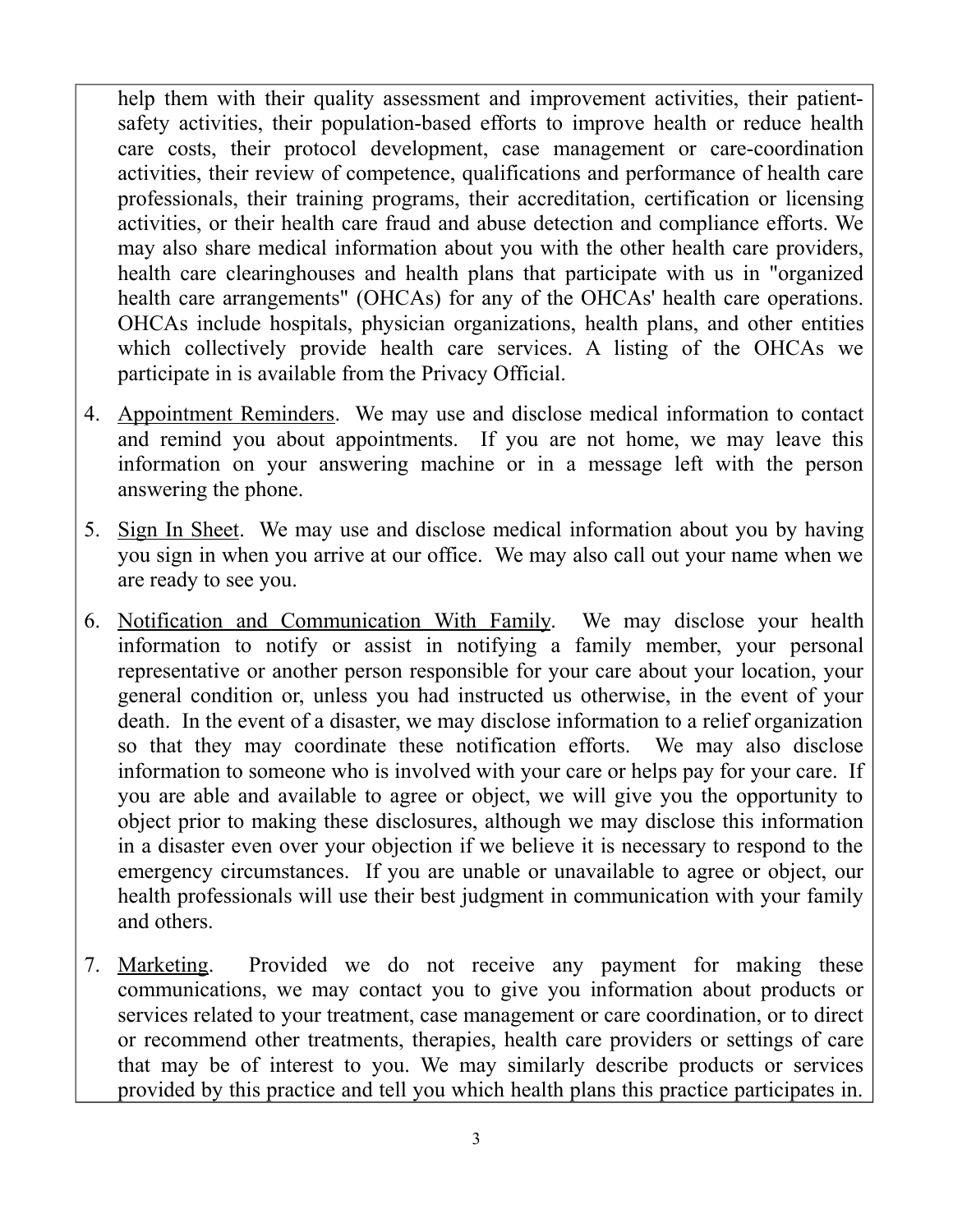We may also encourage you to maintain a healthy lifestyle and get recommended tests, participate in a disease management program, provide you with small gifts, tell you about government sponsored health programs or encourage you to purchase a product or service when we see you, for which we may be paid. Finally, we may receive compensation which covers our cost of reminding you to take and refill your medication, or otherwise communicate about a drug or biologic that is currently prescribed for you. We will not otherwise use or disclose your medical information for marketing purposes or accept any payment for other marketing communications without your prior written authorization. The authorization will disclose whether we receive any compensation for any marketing activity you authorize, and we will stop any future marketing activity to the extent you revoke that authorization.

- 8. Sale of Health Information. We will not sell your health information without your prior written authorization. The authorization will disclose that we will receive compensation for your health information if you authorize us to sell it, and we will stop any future sales of your information to the extent that you revoke that authorization.
- 9. Required by Law. As required by law, we will use and disclose your health information, but we will limit our use or disclosure to the relevant requirements of the law. When the law requires us to report abuse, neglect or domestic violence, or respond to judicial or administrative proceedings, or to law enforcement officials, we will further comply with the requirement set forth below concerning those activities.
- 10. Public Health. We may, and are sometimes required by law, to disclose your health information to public health authorities for purposes related to: preventing or controlling disease, injury or disability; reporting child, elder or dependent adult abuse or neglect; reporting domestic violence; reporting to the Food and Drug Administration problems with products and reactions to medications; and reporting disease or infection exposure. When we report suspected elder or dependent adult abuse or domestic violence, we will inform you or your personal representative promptly unless in our best professional judgment, we believe the notification would place you at risk of serious harm or would require informing a personal representative we believe is responsible for the abuse or harm.
- 11. Health Oversight Activities. We may, and are sometimes required by law, to disclose your health information to health oversight agencies during the course of audits, investigations, inspections, licensure and other proceedings, subject to the limitations imposed by law.
- 12. Judicial and Administrative Proceedings.We may, and are sometimes required by law, to disclose your health information in the course of any administrative or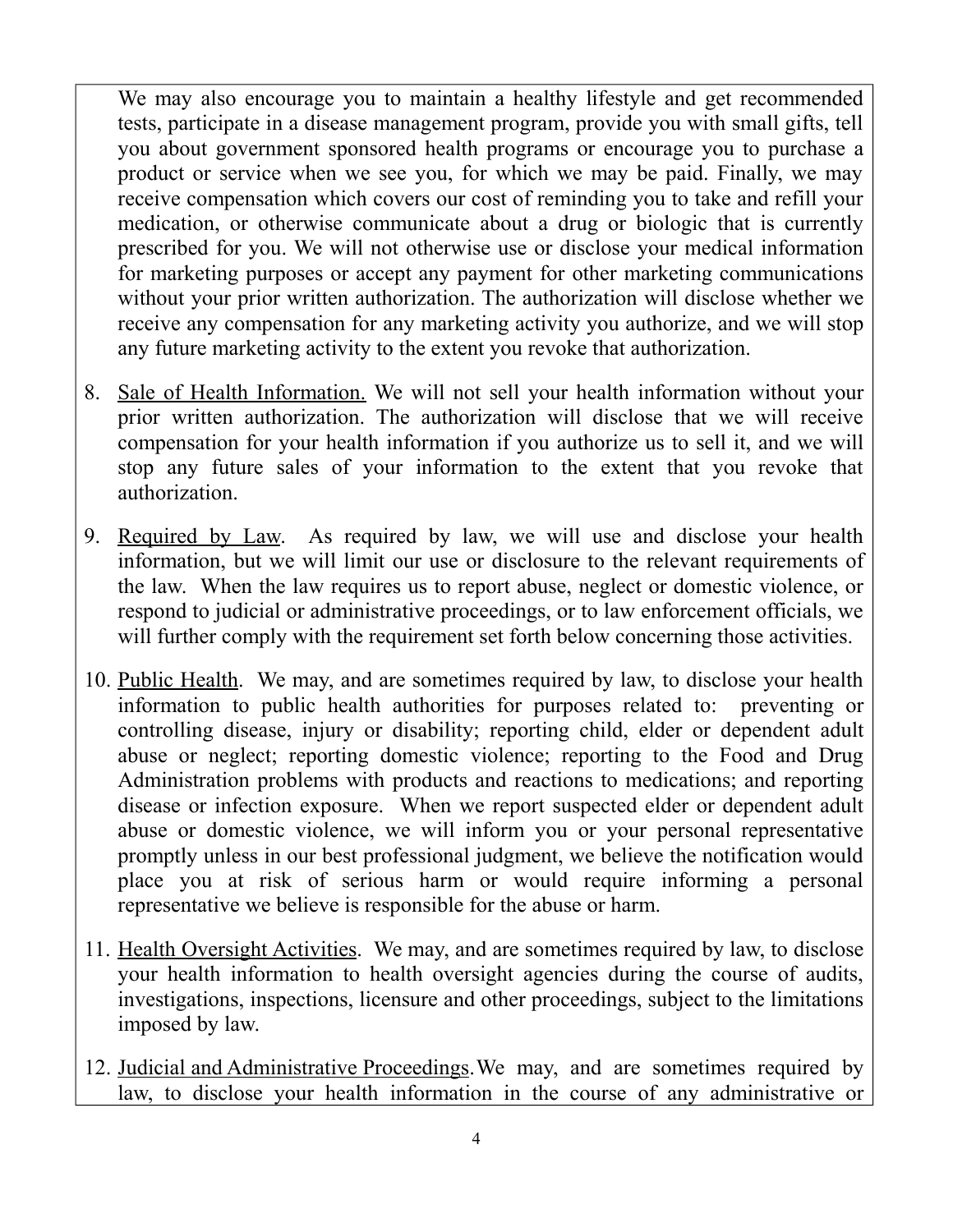judicial proceeding to the extent expressly authorized by a court or administrative order. We may also disclose information about you in response to a subpoena, discovery request or other lawful process if reasonable efforts have been made to notify you of the request and you have not objected, or if your objections have been resolved by a court or administrative order.

- 13. Law Enforcement. We may, and are sometimes required by law, to disclose your health information to a law enforcement official for purposes such as identifying or locating a suspect, fugitive, material witness or missing person, complying with a court order, warrant, grand jury subpoena and other law enforcement purposes.
- 14. Coroners. We may, and are often required by law, to disclose your health information to coroners in connection with their investigations of deaths.
- 15. Organ or Tissue Donation. We may disclose your health information to organizations involved in procuring, banking or transplanting organs and tissues.
- 16. Public Safety. We may, and are sometimes required by law, to disclose your health information to appropriate persons in order to prevent or lessen a serious and imminent threat to the health or safety of a particular person or the general public.
- 17. Proof of Immunization. We will disclose proof of immunization to a school that is required to have it before admitting a student where you have agreed to the disclosure on behalf of yourself or your dependent.
- 18. Specialized Government Functions. We may disclose your health information for military or national security purposes or to correctional institutions or law enforcement officers that have you in their lawful custody.
- 19. Workers' Compensation. We may disclose your health information as necessary to comply with workers' compensation laws. For example, to the extent your care is covered by workers' compensation, we will make periodic reports to your employer about your condition. We are also required by law to report cases of occupational injury or occupational illness to the employer or workers' compensation insurer.
- 20. Change of Ownership. In the event that this medical practice is sold or merged with another organization, your health information/record will become the property of the new owner, although you will maintain the right to request that copies of your health information be transferred to another physician or medical group.
- 21. Breach Notification. In the case of a breach of unsecured protected health information, we will notify you as required by law. If you have provided us with a current e-mail address, we may use e-mail to communicate information related to the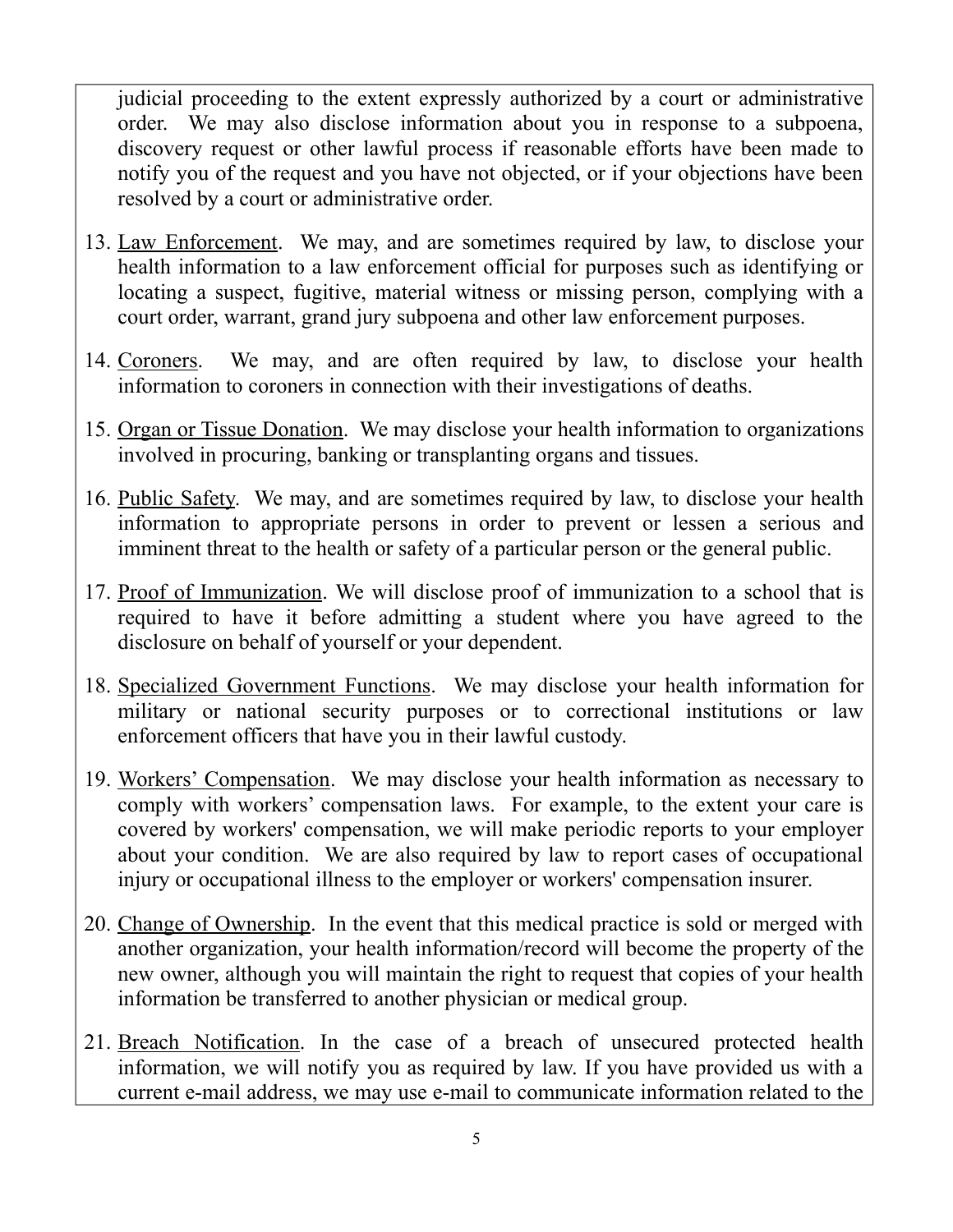breach. In some circumstances our business associate may provide the notification. We may also provide notification by other methods as appropriate.

22. Research. We may disclose your health information to researchers conducting research with respect to which your written authorization is not required as approved by an Institutional Review Board or privacy board, in compliance with governing law.

## **B. When This Medical Practice May Not Use or Disclose Your Health Information**

Except as described in this Notice of Privacy Practices, this medical practice will, consistent with its legal obligations, not use or disclose health information which identifies you without your written authorization. If you do authorize this medical practice to use or disclose your health information for another purpose, you may revoke your authorization in writing at any time.

# **C. Your Health Information Rights**

- 1. Right to Request Special Privacy Protections. You have the right to request restrictions on certain uses and disclosures of your health information by a written request specifying what information you want to limit, and what limitations on our use or disclosure of that information you wish to have imposed. If you tell us not to disclose information to your commercial health plan concerning health care items or services for which you paid for in full out-of-pocket, we will abide by your request, unless we must disclose the information for treatment or legal reasons. We reserve the right to accept or reject any other request, and will notify you of our decision.
- 2. Right to Request Confidential Communications. You have the right to request that you receive your health information in a specific way or at a specific location. For example, you may ask that we send information to a particular e-mail account or to your work address. We will comply with all reasonable requests submitted in writing which specify how or where you wish to receive these communications.
- 3. Right to Inspect and Copy. You have the right to inspect and copy your health information, with limited exceptions. To access your medical information, you must submit a written request detailing what information you want access to, whether you want to inspect it or get a copy of it, and if you want a copy, your preferred form and format. We will provide copies in your requested form and format if it is readily producible, or we will provide you with an alternative format you find acceptable, or if we can't agree and we maintain the record in an electronic format, your choice of a readable electronic or hardcopy format. We will also send a copy to any other person you designate in writing. We will charge a reasonable fee which covers our costs for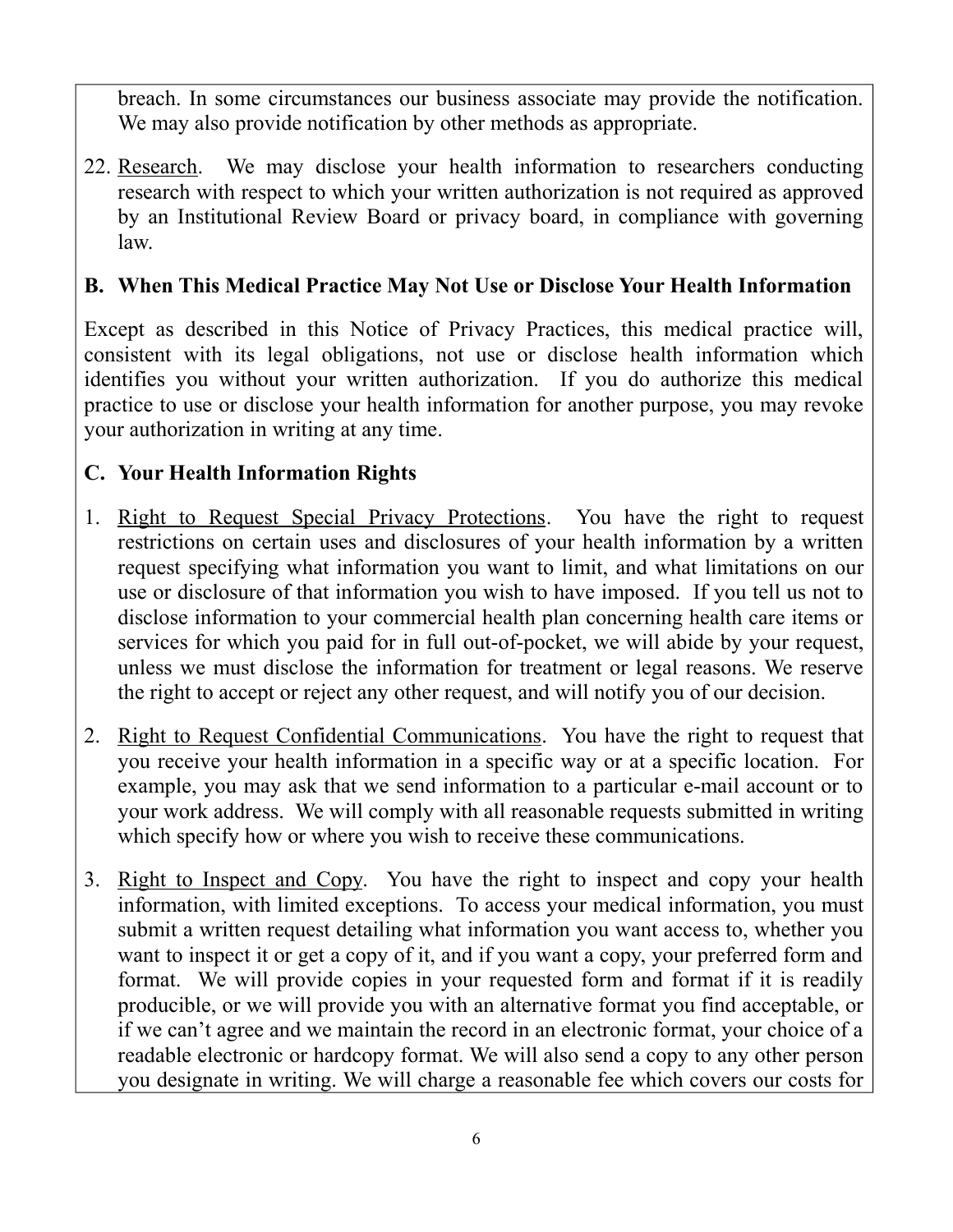labor, supplies, postage, and if requested and agreed to in advance, the cost of preparing an explanation or summary. We may deny your request under limited circumstances. If we deny your request to access your child's records or the records of an incapacitated adult you are representing because we believe allowing access would be reasonably likely to cause substantial harm to the patient, you will have a right to appeal our decision. If we deny your request to access your psychotherapy notes, you will have the right to have them transferred to another mental health professional.

- 4. Right to Amend or Supplement. You have a right to request that we amend your health information that you believe is incorrect or incomplete. You must make a request to amend in writing, and include the reasons you believe the information is inaccurate or incomplete. We are not required to change your health information, and will provide you with information about this medical practice's denial and how you can disagree with the denial. We may deny your request if we do not have the information, if we did not create the information (unless the person or entity that created the information is no longer available to make the amendment), if you would not be permitted to inspect or copy the information at issue, or if the information is accurate and complete as is. If we deny your request, you may submit a written statement of your disagreement with that decision, and we may, in turn, prepare a written rebuttal. All information related to any request to amend will be maintained and disclosed in conjunction with any subsequent disclosure of the disputed information.
- 5. Right to an Accounting of Disclosures. You have a right to receive an accounting of disclosures of your health information made by this medical practice, except that this medical practice does not have to account for the disclosures provided to you or pursuant to your written authorization, or as described in paragraphs 1 (treatment), 2 (payment), 3 (health care operations), 6 (notification and communication with family) and 18 (specialized government functions) of Section A of this Notice of Privacy Practices or disclosures for purposes of research or public health which exclude direct patient identifiers, or which are incident to a use or disclosure otherwise permitted or authorized by law, or the disclosures to a health oversight agency or law enforcement official to the extent this medical practice has received notice from that agency or official that providing this accounting would be reasonably likely to impede their activities.
- 6. Right to a Paper or Electronic Copy of this Notice. You have a right to notice of our legal duties and privacy practices with respect to your health information, including a right to a paper copy of this Notice of Privacy Practices, even if you have previously